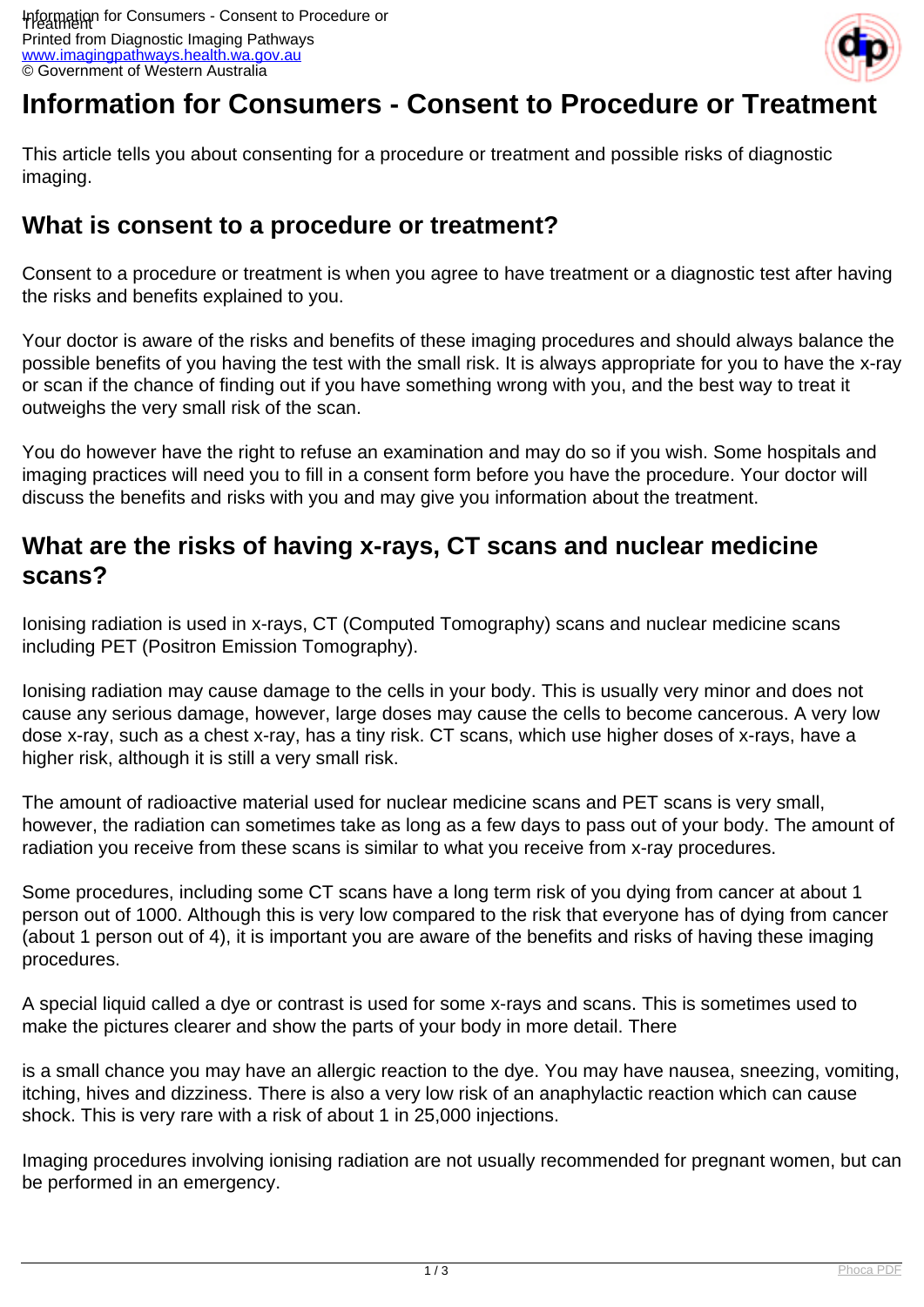### **Further information**



For more detailed information, please access InsideRadiology at: [www.insideradiology.com.au](http://www.insideradiology.com.au/)

This is a resource produced especially for consumers by the Royal Australian and New Zealand College of Radiologists: [www.ranzcr.edu.au](http://www.ranzcr.edu.au/)

A guide to gathering information that you may need for making informed decisions is published by the Consumers' Health Council of Australia at: <https://chf.org.au>

If you would like to look at other relevant articles, please access the following:

- [Radiation risks of x-rays and scans](index.php/consumer-info/general-information-about-diagnostic-imaging/radiation-risks-of-x-rays-and-scans)
- [Ionising radiation](index.php/about-imaging/ionising-radiation)

Or access the Diagnostic Imaging Pathways website at: [www.imagingpathways.health.wa.gov.au/index.php/consumer-info](index.php/consumer-info)

Or if you have questions or require any further information please contact your doctor or speak to the staff where you are going to have your procedure.

#### **Consumer participation**

This information has been reviewed by representatives from the following groups:

- Aboriginal people
- People with disabilities
- Seniors
- CALD (Culturally and Linguistically Diverse)
- The Health Consumers' Council

#### **Feedback**

All feedback, comments and suggestions regarding consumer information at Diagnostic Imaging Pathways are welcome. Please direct them to the following email address: [dipfeedback@health.wa.gov.au](mailto:dipfeedback@health.wa.gov.au)

#### **Disclaimer**

This article is intended as general information only. The Department of Health cannot accept any legal liability arising from its use. The information is kept as up-to-date and accurate as possible, but please be warned that it is always subject to change

## **Copyright**

© Copyright 2017, Department of Health Western Australia. All Rights Reserved. This article and its content has been prepared by The Department of Health, Western Australia and is protected by copyright.